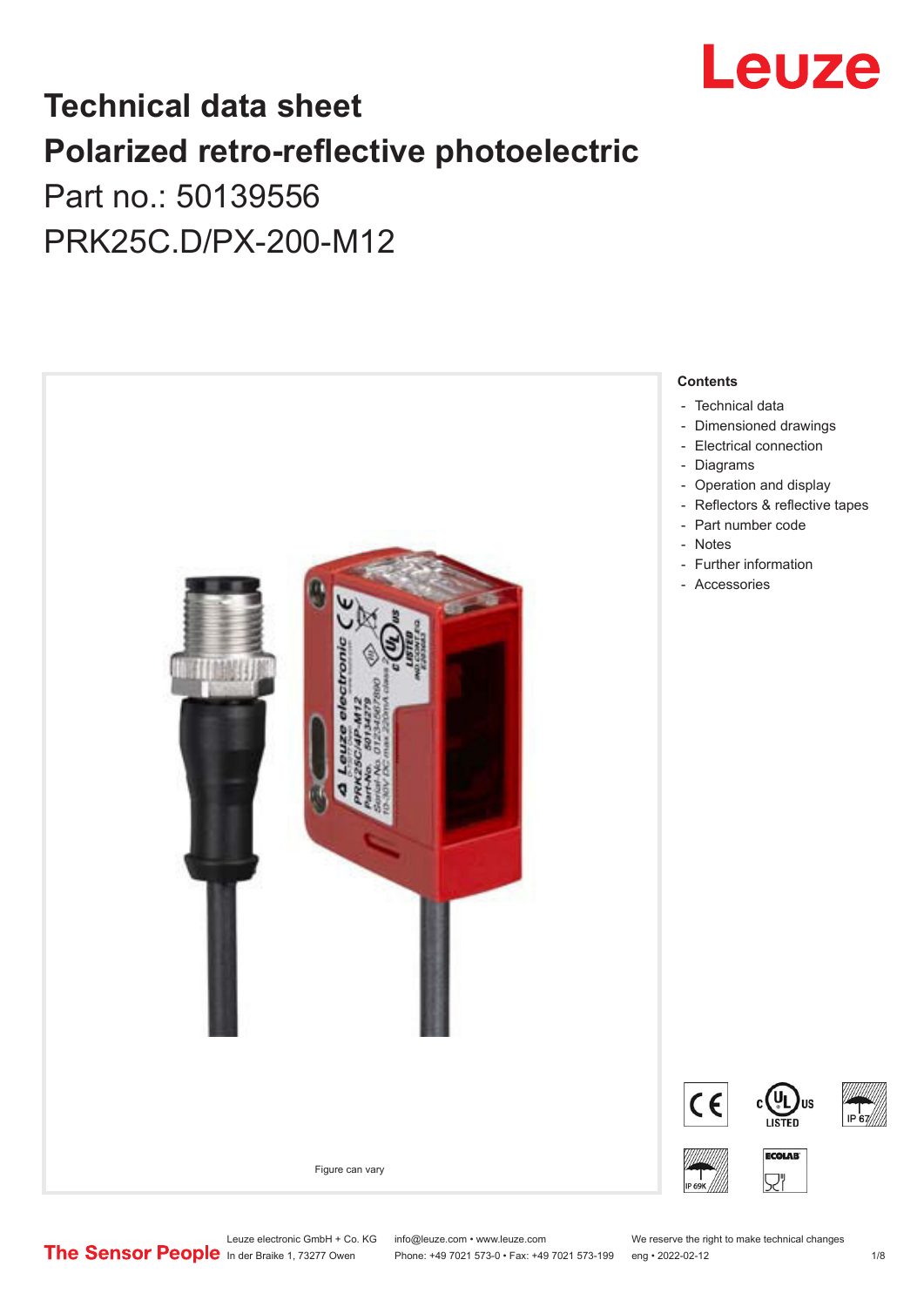## <span id="page-1-0"></span>**Technical data**

# Leuze

#### **Basic data**

| Series                                         | 25C                                          |
|------------------------------------------------|----------------------------------------------|
| <b>Operating principle</b>                     | Reflection principle                         |
| <b>Application</b>                             | Detection of stretch-wrapped objects         |
| <b>Optical data</b>                            |                                              |
| <b>Operating range</b>                         | Guaranteed operating range                   |
| <b>Operating range</b>                         | 0.05  8 m, With reflector TK(S)<br>100x100   |
| <b>Operating range limit</b>                   | Typical operating range                      |
| <b>Operating range limit</b>                   | $0.05$ 10 m, With reflector TK(S)<br>100x100 |
| Light source                                   | LED, Red                                     |
| Wavelength                                     | 640 nm                                       |
| <b>Transmitted-signal shape</b>                | Pulsed                                       |
| <b>LED</b> group                               | Exempt group (in acc. with EN 62471)         |
| <b>Electrical data</b>                         |                                              |
| <b>Protective circuit</b>                      | Polarity reversal protection                 |
|                                                | Short circuit protected                      |
| Performance data                               |                                              |
| Supply voltage U <sub>B</sub>                  | 10  30 V, DC, Incl. residual ripple          |
| <b>Residual ripple</b>                         | 0  15 %, From $U_{\rm B}$                    |
| <b>Open-circuit current</b>                    | 020mA                                        |
| <b>Outputs</b>                                 |                                              |
|                                                |                                              |
| Number of digital switching outputs 1 Piece(s) |                                              |
| <b>Switching outputs</b>                       |                                              |
| Voltage type                                   | DC                                           |
| Switching current, max.                        | 100 mA                                       |

low: ≤2.5V

**Connection 1, pin 4** 

#### **Mechanical data**

| Dimension (W x H x L)             | 15 mm x 42.7 mm x 30 mm              |
|-----------------------------------|--------------------------------------|
| <b>Housing material</b>           | Plastic.                             |
| <b>Plastic housing</b>            | <b>ABS</b>                           |
| Lens cover material               | Plastic                              |
| Net weight                        | 33 <sub>q</sub>                      |
| <b>Housing color</b>              | Red                                  |
| Type of fastening                 | Through-hole mounting with M4 thread |
|                                   | Via optional mounting device         |
| <b>Compatibility of materials</b> | <b>ECOLAB</b>                        |
| <b>Operation and display</b>      |                                      |
| Type of display                   | LED                                  |
| <b>Number of LEDs</b>             | 2 Piece(s)                           |
| <b>Environmental data</b>         |                                      |
| Ambient temperature, operation    | $-4060 °C$                           |
| Ambient temperature, storage      | $-4070 °C$                           |
| <b>Certifications</b>             |                                      |
| Degree of protection              | IP 67                                |
|                                   | <b>IP 69K</b>                        |
| <b>Protection class</b>           | III                                  |
| <b>Certifications</b>             | c UL US                              |
| <b>Standards applied</b>          | IEC 60947-5-2                        |
| <b>Classification</b>             |                                      |
| <b>Customs tariff number</b>      | 85365019                             |
| <b>ECLASS 5.1.4</b>               | 27270902                             |
| <b>ECLASS 8.0</b>                 | 27270902                             |
| <b>ECLASS 9.0</b>                 | 27270902                             |
| <b>ECLASS 10.0</b>                | 27270902                             |
| <b>ECLASS 11.0</b>                | 27270902                             |
| <b>ECLASS 12.0</b>                | 27270902                             |
| <b>ETIM 5.0</b>                   | EC002717                             |
| <b>ETIM 6.0</b>                   | EC002717                             |
| <b>ETIM 7.0</b>                   |                                      |
|                                   | EC002717                             |

#### **Switching principle** Dark switching

**Switching output 1**

| <b>Timing</b>              |           |  |
|----------------------------|-----------|--|
| <b>Switching frequency</b> | 1.500 Hz  |  |
| <b>Response time</b>       | $0.33$ ms |  |
| <b>Readiness delay</b>     | 300 ms    |  |

**Switching element** Transistor, PNP

#### **Connection**

| <b>Connection 1</b>       |                       |
|---------------------------|-----------------------|
| <b>Function</b>           | Signal OUT            |
|                           | Voltage supply        |
| <b>Type of connection</b> | Cable with connector  |
| Cable length              | 200 mm                |
| <b>Sheathing material</b> | <b>PUR</b>            |
| Cable color               | <b>Black</b>          |
| Wire cross section        | $0.2$ mm <sup>2</sup> |
| <b>Thread size</b>        | M <sub>12</sub>       |
| <b>Type</b>               | Male                  |
| <b>Material</b>           | <b>PUR</b>            |
| No. of pins               | 4-pin                 |
| <b>Encoding</b>           | A-coded               |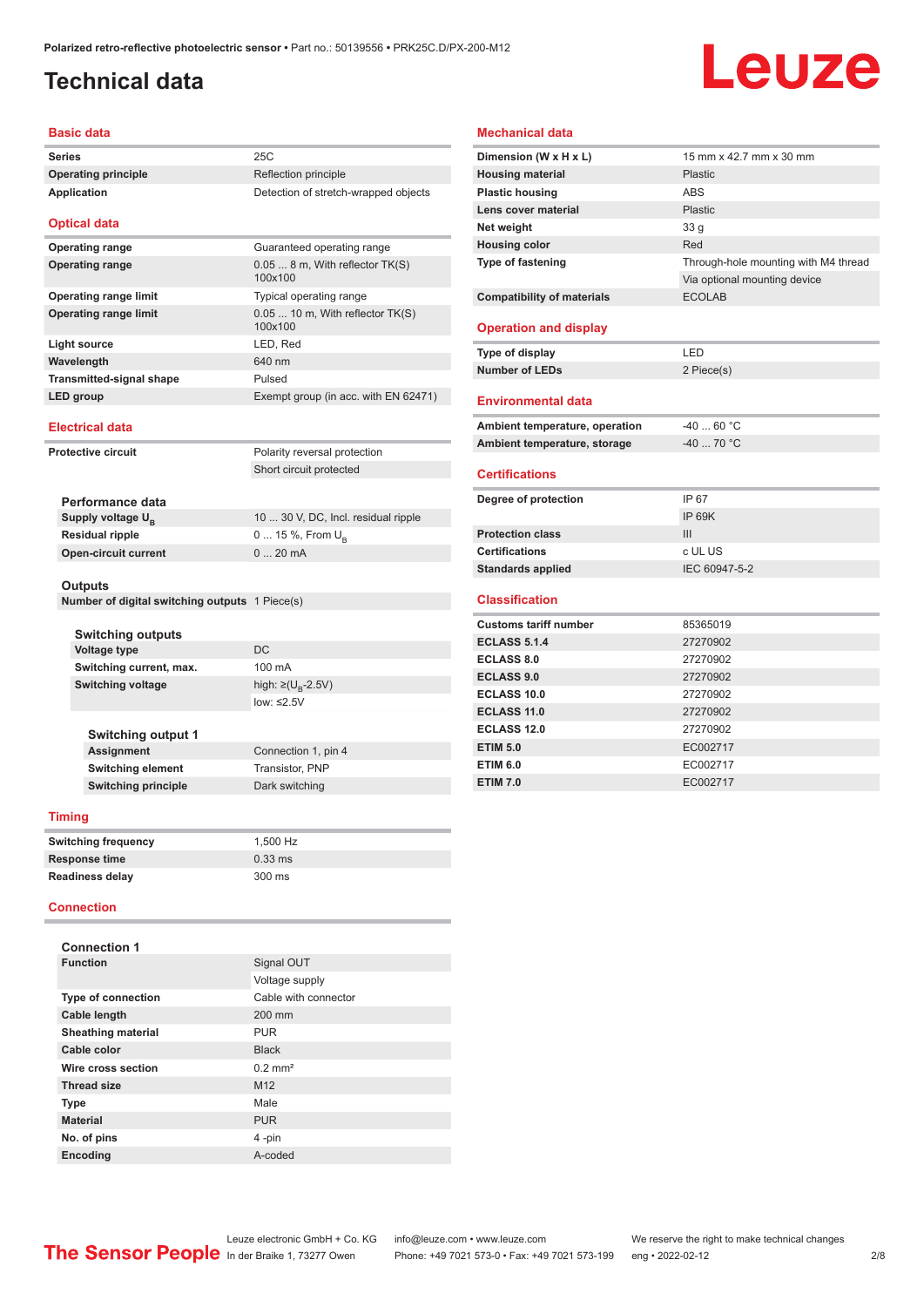## <span id="page-2-0"></span>**Dimensioned drawings**

All dimensions in millimeters



### **Electrical connection**

**Connection 1**

| <b>Function</b>           | Signal OUT            |  |
|---------------------------|-----------------------|--|
|                           | Voltage supply        |  |
| Type of connection        | Cable with connector  |  |
| Cable length              | 200 mm                |  |
| <b>Sheathing material</b> | <b>PUR</b>            |  |
| Cable color               | <b>Black</b>          |  |
| Wire cross section        | $0.2$ mm <sup>2</sup> |  |
| <b>Thread size</b>        | M12                   |  |
| <b>Type</b>               | Male                  |  |
| <b>Material</b>           | <b>PUR</b>            |  |
| No. of pins               | $4$ -pin              |  |
| Encoding                  | A-coded               |  |

#### **Pin Pin assignment**

|             | $v +$ |
|-------------|-------|
| າ<br>$\sim$ | n.c.  |
| о<br>$\sim$ | GND   |
| Λ           | OIII1 |



Leuze

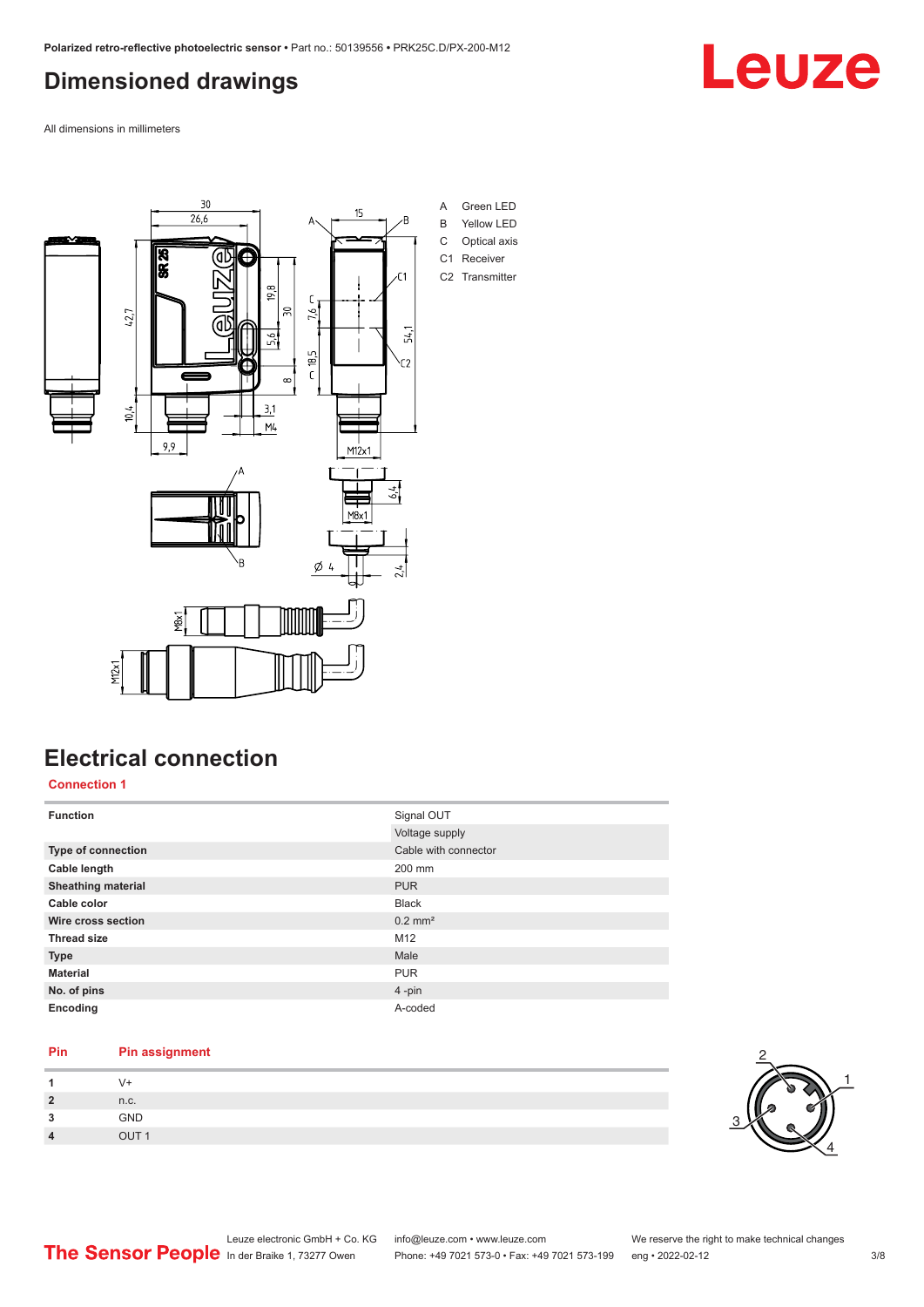#### <span id="page-3-0"></span>**Diagrams**

## Leuze

Typ. response behavior (TKS100x100)



#### Typ. function reserve



#### x Distance [m]

- y Function reserve
- A TKS 100x100
- B TKS 40x60
- C TKS 20x40

## **Operation and display**

| <b>LED</b>     | <b>Display</b>           | Meaning                              |
|----------------|--------------------------|--------------------------------------|
|                | Green, continuous light  | Operational readiness                |
| $\overline{2}$ | Yellow, continuous light | Light path free                      |
|                | Yellow, flashing         | Light path free, no function reserve |

## **Reflectors & reflective tapes**

|                | Part no. | <b>Designation</b> | <b>Operating range</b><br><b>Operating range</b> | <b>Description</b>                                                                                                                                                                                                                     |
|----------------|----------|--------------------|--------------------------------------------------|----------------------------------------------------------------------------------------------------------------------------------------------------------------------------------------------------------------------------------------|
| $\overline{u}$ | 50117583 | MTKS 50x50.1       | 0.35m<br>0.226m                                  | Design: Rectangular<br>Triple reflector size: 1.2 mm<br>Reflective surface: 50 mm x 50 mm<br>Material: Plastic<br>Base material: Plastic<br>Chemical designation of the material: PMMA8N<br>Fastening: Through-hole mounting, Adhesive |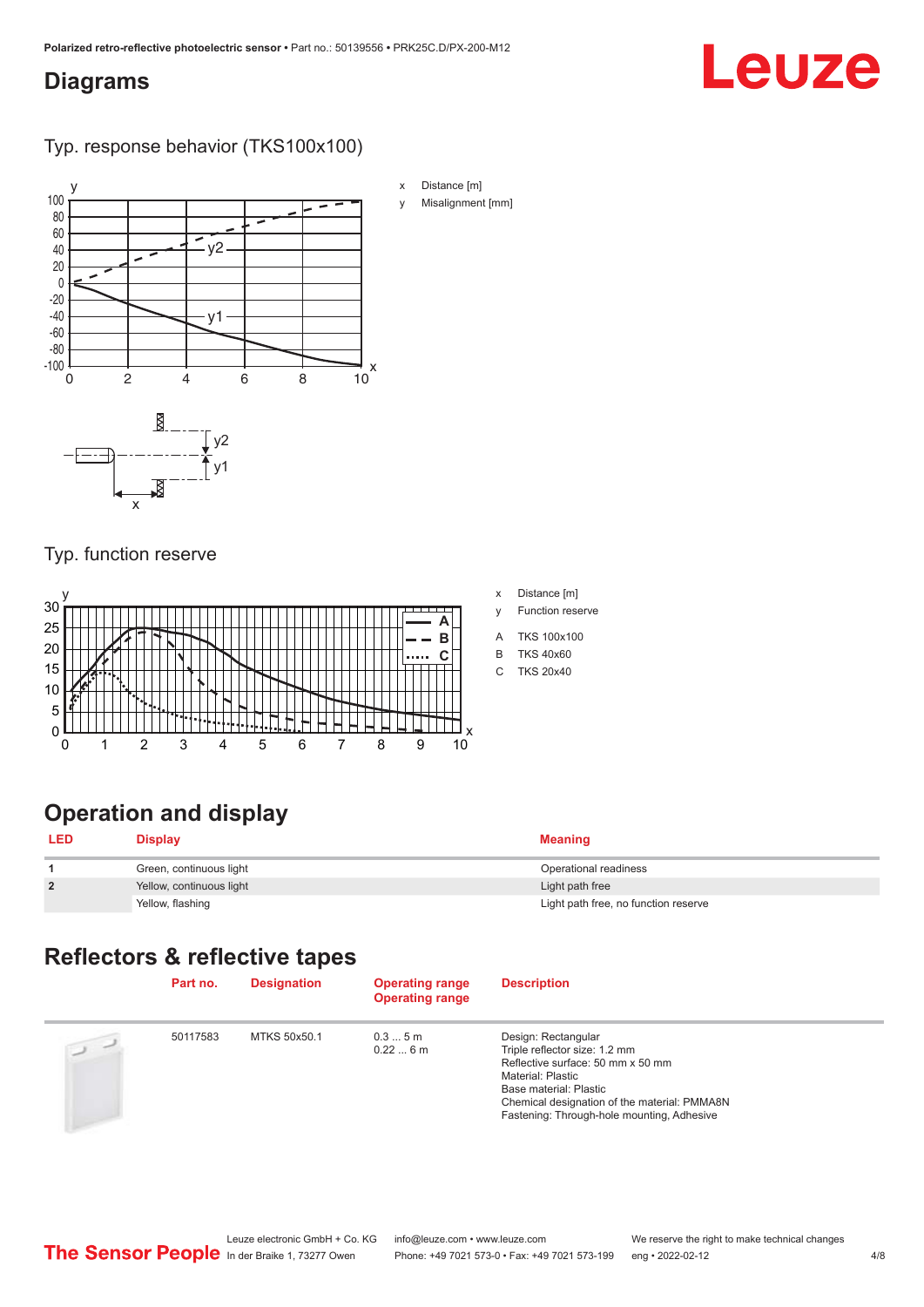### <span id="page-4-0"></span>**Reflectors & reflective tapes**

## **Leuze**

| Part no. | <b>Designation</b> | <b>Operating range</b><br><b>Operating range</b> | <b>Description</b>                                                                                                                                                                                                                          |
|----------|--------------------|--------------------------------------------------|---------------------------------------------------------------------------------------------------------------------------------------------------------------------------------------------------------------------------------------------|
| 50106119 | REF 4-A-100x100    | 0.252m<br>0.22.5m                                | Design: Rectangular<br>Reflective surface: 100 mm x 100 mm<br>Material: Plastic<br>Chemical designation of the material: PMMA<br>Fastening: Self-adhesive                                                                                   |
| 50110192 | REF 6-A-50x50      | 0.133.5m<br>0.14m                                | Design: Rectangular<br>Triple reflector size: 0.3 mm<br>Reflective surface: 50 mm x 50 mm<br>Material: Plastic<br>Chemical designation of the material: PMMA<br>Fastening: Self-adhesive                                                    |
| 50003192 | TK 100x100         | 0.078m<br>$0.0510$ m                             | Design: Rectangular<br>Triple reflector size: 4 mm<br>Reflective surface: 96 mm x 96 mm<br>Material: Plastic<br>Base material: Plastic<br>Chemical designation of the material: PMMA8N<br>Fastening: Rear side can be glued                 |
| 50022816 | <b>TKS 100X100</b> | 0.078m<br>$0.0510$ m                             | Design: Rectangular<br>Triple reflector size: 4 mm<br>Reflective surface: 96 mm x 96 mm<br>Material: Plastic<br>Base material: Plastic<br>Chemical designation of the material: PMMA8N<br>Fastening: Through-hole mounting, Adhesive        |
| 50081283 | <b>TKS 20X40</b>   | 0.122.5m<br>0.083m                               | Design: Rectangular<br>Triple reflector size: 2.3 mm<br>Reflective surface: 16 mm x 38 mm<br>Material: Plastic<br>Base material: Plastic<br>Chemical designation of the material: PMMA8N<br>Fastening: Through-hole mounting, Adhesive      |
| 50040820 | <b>TKS 40X60</b>   | 0.084m<br>0.065m                                 | Design: Rectangular<br>Triple reflector size: 4 mm<br>Reflective surface: 37 mm x 56 mm<br><b>Material: Plastic</b><br>Base material: Plastic<br>Chemical designation of the material: PMMA8N<br>Fastening: Through-hole mounting, Adhesive |

#### **Part number code**

Part designation: **AAA25C d EE-f.GGH/iJ-K**

| AAA25C | Operating principle / construction<br>HT25C: Diffuse reflection sensor with background suppression<br>PRK25C: Retro-reflective photoelectric sensor with polarization filter<br>LS25C: Throughbeam photoelectric sensor transmitter<br>LE25C: Throughbeam photoelectric sensor receiver<br>DRT25C: Dynamic reference diffuse sensor |
|--------|-------------------------------------------------------------------------------------------------------------------------------------------------------------------------------------------------------------------------------------------------------------------------------------------------------------------------------------|
| d      | Light type<br>n/a: red light<br>I: infrared light                                                                                                                                                                                                                                                                                   |
| EE     | Light source<br>$n/a$ : LED<br>L1: laser class 1<br>L <sub>2</sub> : laser class 2                                                                                                                                                                                                                                                  |
|        | Preset range (optional)<br>n/a: operating range acc. to data sheet<br>xxxF: Preset range [mm]                                                                                                                                                                                                                                       |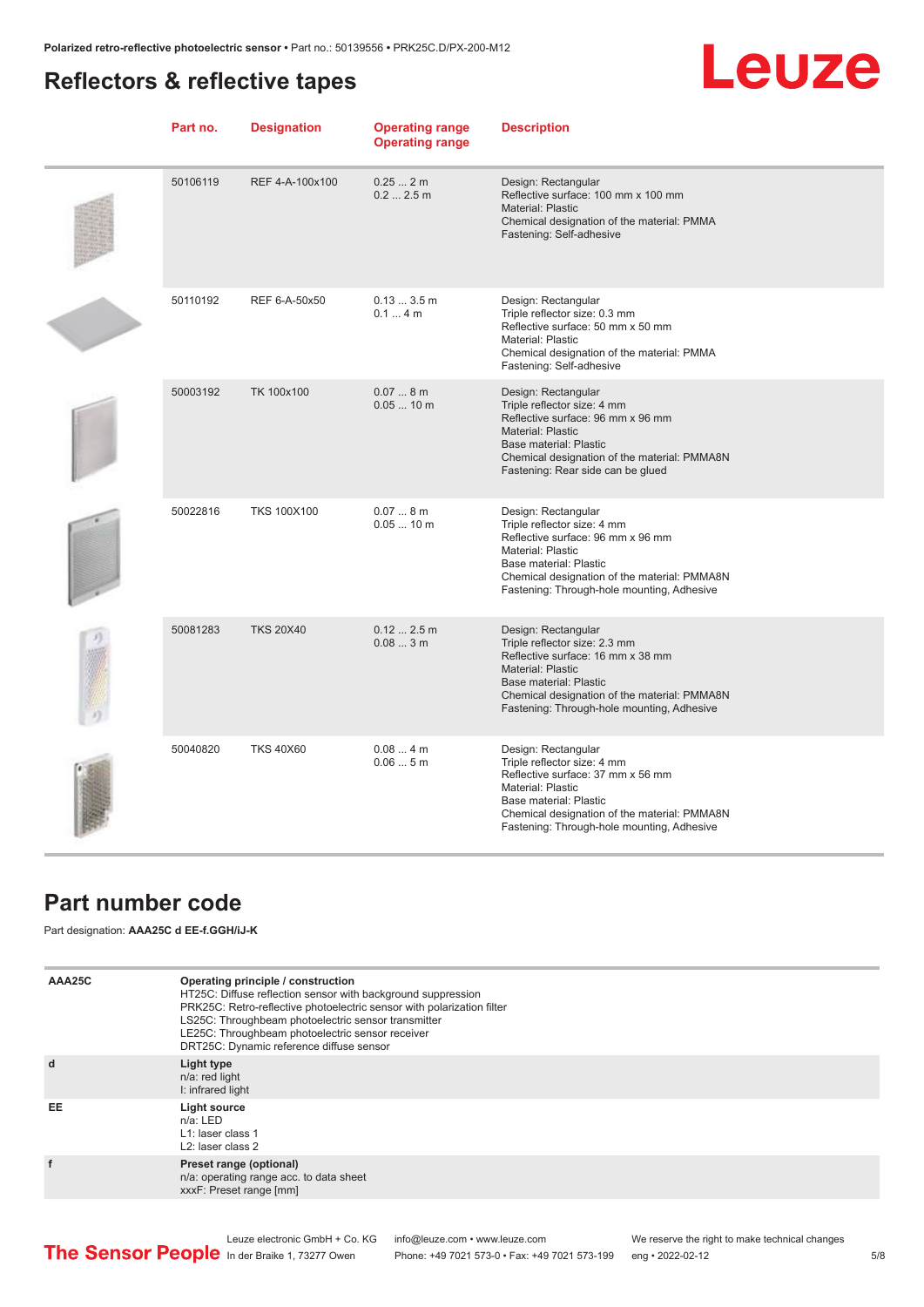#### <span id="page-5-0"></span>**Part number code**

## Leuze

| GG          | Equipment<br>A: Autocollimation principle (single lens)<br>S: small light spot<br>D: Detection of stretch-wrapped objects<br>X: extended model<br>HF: Suppression of HF illumination (LED)<br>XL: Extra long light spot<br>T: autocollimation principle (single lens) for highly transparent bottles without tracking<br>TT: autocollimation principle (single lens) for highly transparent bottles with tracking<br>F: Foreground suppression<br>R: greater operating range<br>SL: Slit diaphragm                                                     |
|-------------|--------------------------------------------------------------------------------------------------------------------------------------------------------------------------------------------------------------------------------------------------------------------------------------------------------------------------------------------------------------------------------------------------------------------------------------------------------------------------------------------------------------------------------------------------------|
| H           | Operating range adjustment<br>1: 270° potentiometer<br>2: multiturn potentiometer<br>3: teach-in via button<br>R: greater operating range                                                                                                                                                                                                                                                                                                                                                                                                              |
| j.          | Switching output/function OUT 1/IN: Pin 4 or black conductor<br>2: NPN transistor output, light switching<br>N: NPN transistor output, dark switching<br>4: PNP transistor output, light switching<br>P: PNP transistor output, dark switching<br>X: pin not used<br>8: activation input (activation with high signal)<br>L: IO-Link interface (SIO mode: PNP light switching, NPN dark switching)<br>6: push-pull switching output, PNP light switching, NPN dark switching<br>G: Push-pull switching output, PNP dark switching, NPN light switching |
| J           | Switching output / function OUT 2/IN: pin 2 or white conductor<br>2: NPN transistor output, light switching<br>N: NPN transistor output, dark switching<br>4: PNP transistor output, light switching<br>P: PNP transistor output, dark switching<br>W: warning output<br>X: pin not used<br>6: push-pull switching output, PNP light switching, NPN dark switching<br>T: teach-in via cable<br>G: Push-pull switching output, PNP dark switching, NPN light switching                                                                                  |
| ĸ           | <b>Electrical connection</b><br>n/a: cable, standard length 2000 mm, 4-wire<br>200-M12: cable, length 200 mm with M12 connector, 4-pin, axial (plug)<br>M8: M8 connector, 4-pin (plug)<br>M12: M12 connector, 4-pin (plug)<br>200-M8: cable, length 200 mm with M8 connector, 4-pin, axial (plug)                                                                                                                                                                                                                                                      |
| <b>Note</b> |                                                                                                                                                                                                                                                                                                                                                                                                                                                                                                                                                        |
| $\bullet$   | $\&$ A list with all available device types can be found on the Leuze website at www.leuze.com.                                                                                                                                                                                                                                                                                                                                                                                                                                                        |

#### **Notes**

| <b>Observe intended use!</b>                                                                                                                                                                                                  |
|-------------------------------------------------------------------------------------------------------------------------------------------------------------------------------------------------------------------------------|
| $\%$ This product is not a safety sensor and is not intended as personnel protection.<br>$\%$ The product may only be put into operation by competent persons.<br>♦ Only use the product in accordance with its intended use. |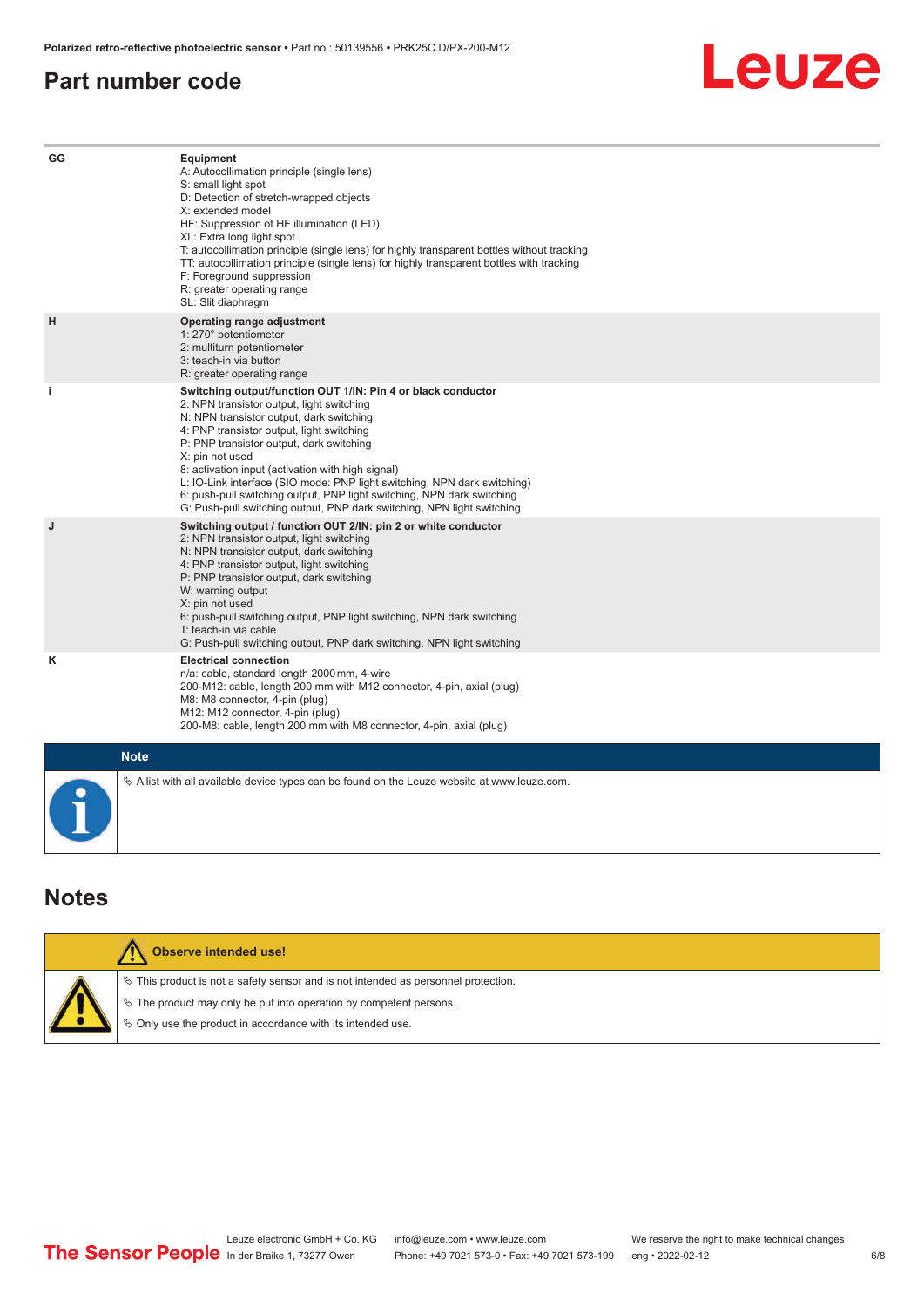### <span id="page-6-0"></span>**Further information**

Leuze

- Light source: Average life expectancy 100,000 h at an ambient temperature of 25 °C
- Sum of the output currents for both outputs 100 mA
- Use in safety-relevant applications in accordance with EN ISO 13849-1:2015, e.g. muting, protective field switchover of safety laser scanners

### **Accessories**

### Connection technology - Connection cables

|   | Part no. | <b>Designation</b>     | <b>Article</b>   | <b>Description</b>                                                                                                                                          |
|---|----------|------------------------|------------------|-------------------------------------------------------------------------------------------------------------------------------------------------------------|
| œ | 50130657 | KD U-M12-4A-P1-<br>050 | Connection cable | Connection 1: Connector, M12, Axial, Female, A-coded, 4-pin<br>Connection 2: Open end<br>Shielded: No<br>Cable length: 5,000 mm<br>Sheathing material: PUR  |
|   | 50130694 | KD U-M12-4W-P1-<br>050 | Connection cable | Connection 1: Connector, M12, Angled, Female, A-coded, 4-pin<br>Connection 2: Open end<br>Shielded: No<br>Cable length: 5,000 mm<br>Sheathing material: PUR |

#### Mounting technology - Mounting brackets

| Part no. | <b>Designation</b> | <b>Article</b>   | <b>Description</b>                                                                                                                                                                                                            |
|----------|--------------------|------------------|-------------------------------------------------------------------------------------------------------------------------------------------------------------------------------------------------------------------------------|
| 50118543 | BT 300M.5          | Mounting bracket | Design of mounting device: Angle, L-shape<br>Fastening, at system: Through-hole mounting<br>Mounting bracket, at device: Screw type, Suited for M4 screws<br>Type of mounting device: Adjustable<br>Material: Stainless steel |

#### Mounting technology - Rod mounts

| Part no. | <b>Designation</b> | <b>Article</b>  | <b>Description</b>                                                                                                                                                                                                                                           |
|----------|--------------------|-----------------|--------------------------------------------------------------------------------------------------------------------------------------------------------------------------------------------------------------------------------------------------------------|
| 50117252 | BTU 300M-D12       | Mounting system | Design of mounting device: Mounting system<br>Fastening, at system: For 12 mm rod, Sheet-metal mounting<br>Mounting bracket, at device: Screw type, Suited for M4 screws<br>Type of mounting device: Clampable, Adjustable, Turning, 360°<br>Material: Metal |